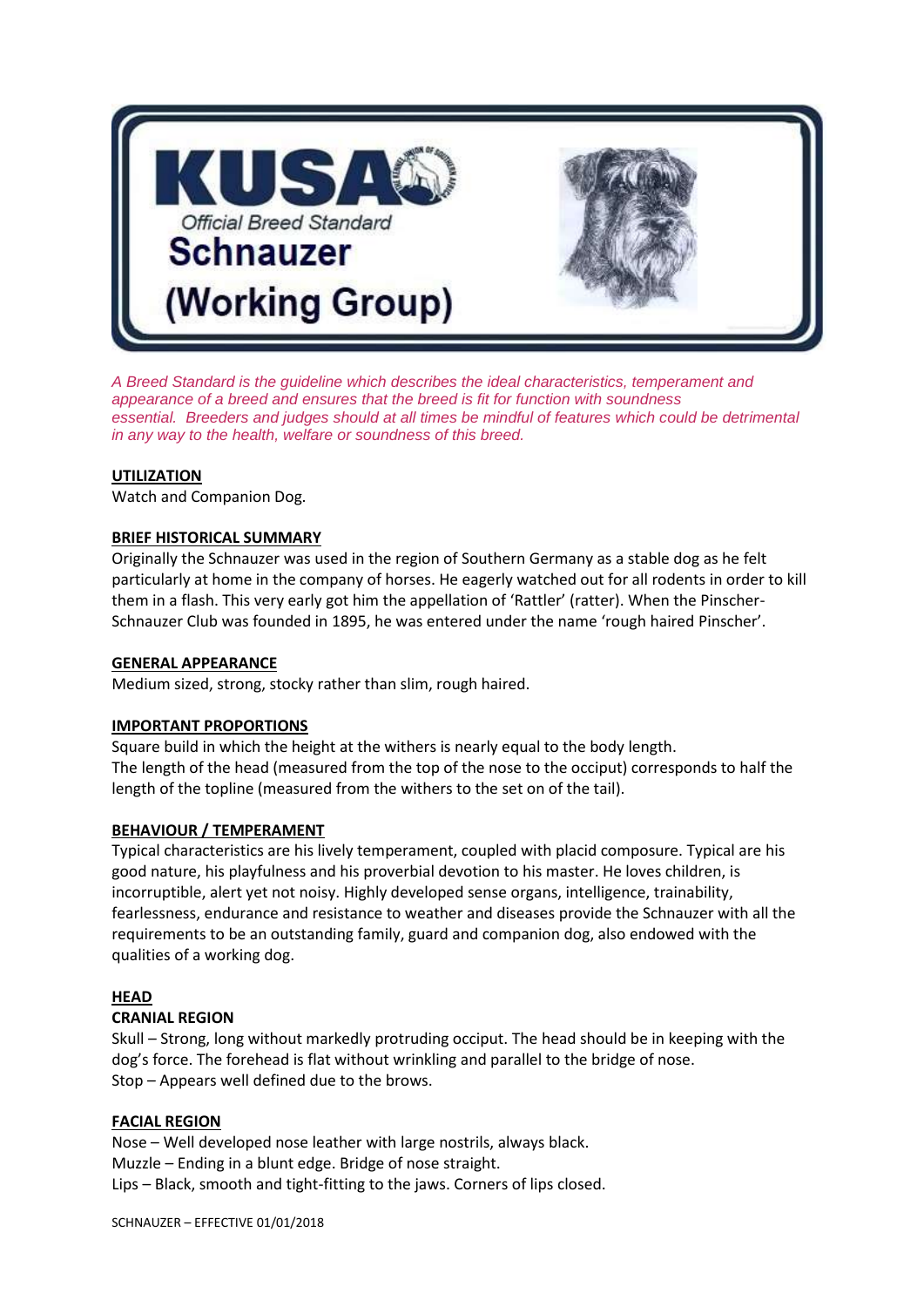Jaws / Teeth – Strong upper and lower jaw. The complete scissor bite (42 pure white teeth according to the dentition formula), is strongly developed and firmly closing. The chewing muscles are strongly developed but the cheeks must not interfere with the rectangular shape of the head (with the beard).

Eyes – Medium sized, oval, facing forward, dark with lively expression. Eyelids close fitting. Ears – Drop ears, set high, V-shaped with inner edges lying close to the cheeks, evenly carried, turned forward towards temples. Folds parallel, should not be above the top of the skull.

## **NECK**

The strong, muscular neck is nobly arched, blending smoothly into the withers. Strongly set on, slim, nobly curved, corresponding to the dog's force. Throat skin tight-fitting without folds.

## **BODY**

Topline – Slightly sloping from withers towards rear.

Withers – Forming the highest point in topline.

Back – Strong, short and taut.

Loins – Short, strong and deep. The distance from the last rib to the hip is short to make the dog appear compact.

Croup – Slightly rounded, imperceptibly blending into tail set on.

Chest – Moderately broad, oval in diameter, reaching to the elbows. The forechest is distinctly marked by the point of the sternum.

Underline/Belly – Flanks not too tucked up, forming a well curved line with the underside of the ribcage.

## **TAIL**

Natural: a sabre or sickle carriage is sought after.

## **[\*refer note below]**

## **LIMBS**

## **FOREQUARTERS**

General appearance: Seen from the front, the front legs are strong, straight and not close together. Seen from the side the forearms are straight.

Shoulders – The shoulder blade lies close against the rib cage and is well muscled on both sides of the shoulder bone, protruding over the points of the thoracic vertebrae. As sloping as possible and well laid back, forming an angle of appr. 50º to the horizontal.

Upper Arm – Lying close to the body, strong and well muscled, forming an angle of 95º to 105º to the shoulder blade.

Elbows – Close fitting, turning neither in nor out.

Forearm – Viewed from all sides completely straight, strongly developed and well muscled.

Carpal Joint – Strong, firm, barely standing out against the structure of the forearm.

Pastern – Seen from the front, vertical. Seen from the side slightly sloping towards the ground, strong and slightly springy.

Forefeet – Short and round. Toes well knit and arched (cat foot) with short dark nails and resistant pads.

## **HINDQUARTERS**

General appearance: Standing obliquely when seen from the side, standing parallel but not close together when seen from the rear.

Upper Thigh – Moderately long, broad and strongly muscled.

Stifle – Turning neither in nor out.

Lower Thigh – Long, strong and sinewy, running into a strong hock.

Hock – Very well angulated, strong, firm, turning neither in nor out.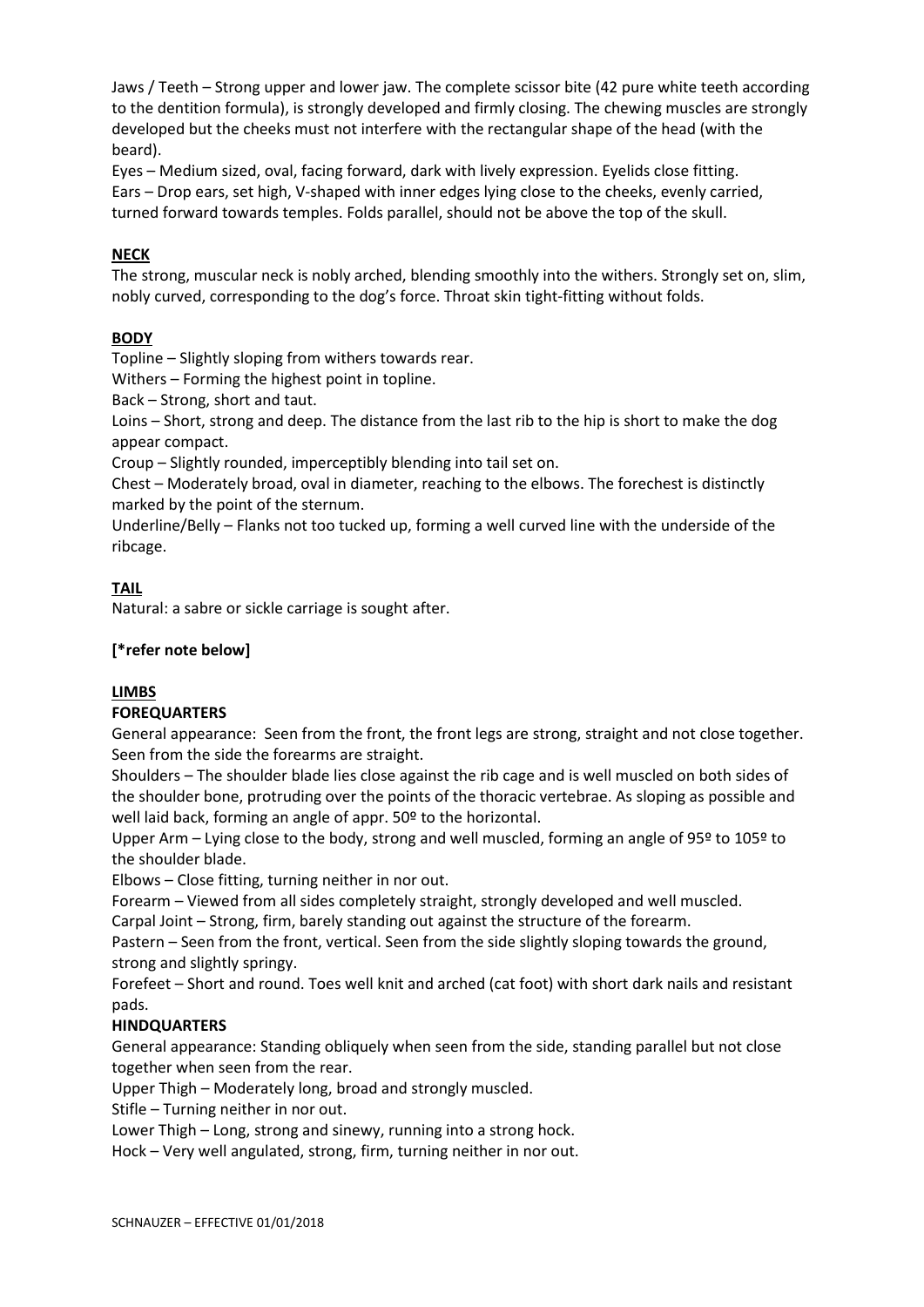Metatarsus – Short, vertical to the ground. Hind Feet – Toes short, arched and well knit. Nails short and black.

## **GAIT / MOVEMENT**

Flexible, elegant, agile, free and ground covering. The front legs swinging as far forward as possible, the hind legs, ground covering and springy, provide the necessary drive. The front leg of one side and the hind leg of the other side move forward at the same time. The back, the ligaments and the joints are firm.

## **SKIN**

Tight fitting over the whole body.

## **COAT**

Hair – The coat should be wiry, harsh and dense. It consists of a dense undercoat and a not too short top coat, lying close to the body. The top coat is rough and sufficiently long to allow the checking of its texture; it is neither bristly nor wavy. The hair on the limbs tends to be less harsh. Coat short on forehead and ears. Typical characteristics are the not too soft beard on the muzzle and the bushy eyebrows which slightly shade the eyes.

## **COLOUR**

Pure Black with Black undercoat

Pepper and Salt.

When breeding Pepper and Salt, the aim is a medium shading with evenly distributed, well pigmented pepper colouring and grey undercoat. The shades from dark iron grey to silver grey are all permitted. In all colour variations there must be a dark mask which should adapt harmoniously to the respective colour, emphasizing the expression. Distinct light markings on head, chest and limbs are undesirable.

## **SIZE AND WEIGHT**

Height at Withers Dogs and Bitches 45 to 50cm Weight Dogs and Bitches 14 to 20kg.

## **FAULTS**

Any departure from the foregoing points should be considered a fault and the seriousness with which the fault should be regarded should be in exact proportion to its degree and its effect upon the health and welfare of the dog.

Particularly : Head altogether too small or too short Heavy or round skull Wrinkles on forehead Short, pointed or narrow muzzle Pincer bite Strongly protruding cheeks or cheekbones Light, too large or round eyes Low set, too long or unevenly carried ears Throatiness Dewlap. Narrow crest of neck Too long, tucked up or soft back Roach back Croup falling away Tail set inclined towards head Long feet Pacing movement